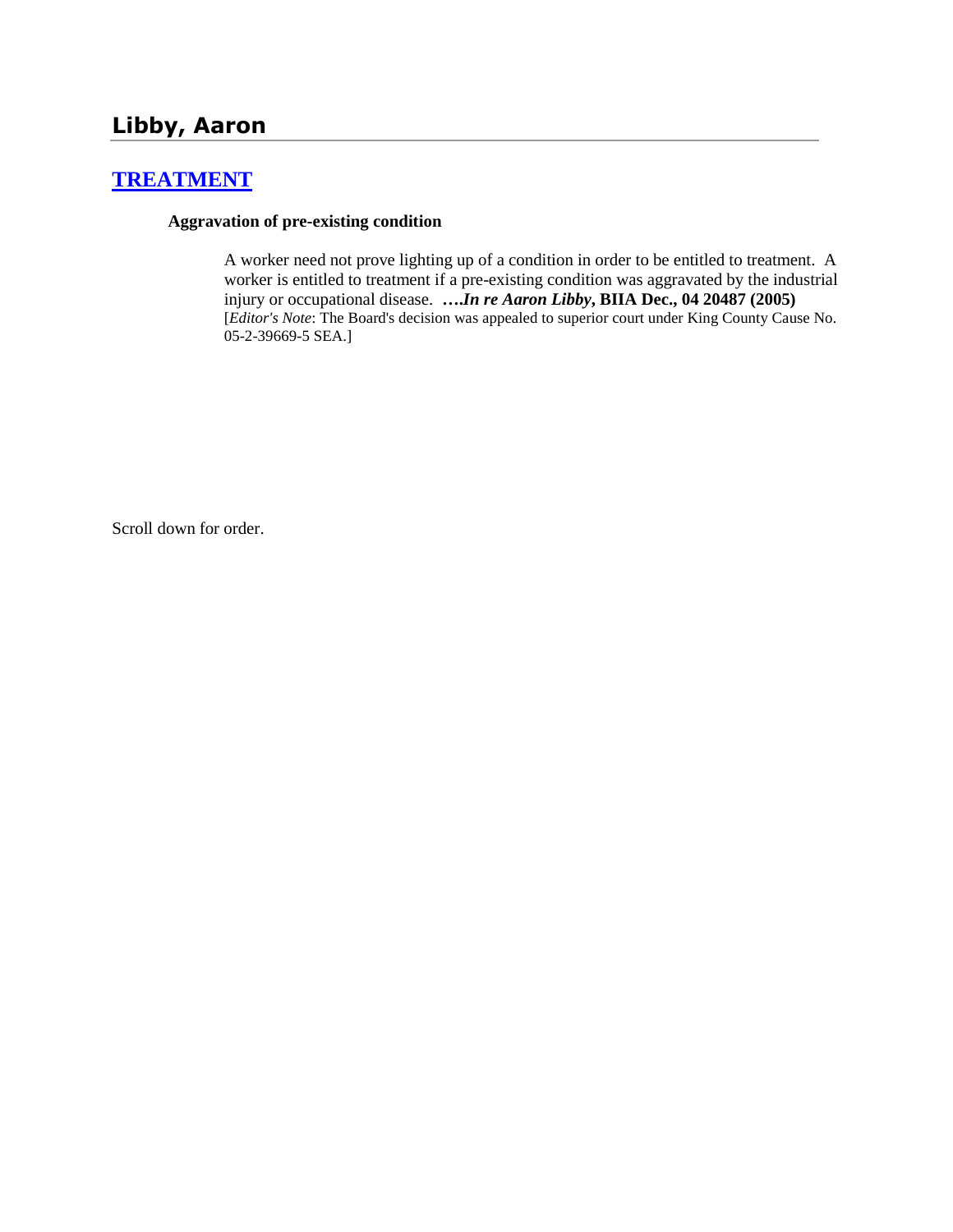# **BEFORE THE BOARD OF INDUSTRIAL INSURANCE APPEALS STATE OF WASHINGTON**

**)**

1 **IN RE: AARON S. LIBBY ) DOCKET NO. 04 20487**

**CLAIM NO. W-540956 ) DECISION AND ORDER**

APPEARANCES:

Claimant, Aaron S. Libby, by Small, Snell, Weiss & Comfort, P.S., per Richard E. Weiss

Self-Insured Employer, City of Seattle, by Seattle City Attorney, per Susan J. Holm

Department of Labor and Industries, by The Office of the Attorney General, per Andrew J. Simons, Assistant

The self-insured employer, City of Seattle, filed an appeal with the Board of Industrial Insurance Appeals on August 27, 2004, from an order of the Department of Labor and Industries dated August 12, 2004. In this order, the Department reversed a prior order dated July 22, 2004, accepted conditions diagnosed as cervico-thoracic strain and aggravation of pre-existing L5 spondylosis and spondylolisthesis, and directed the self-insured employer to assume responsibility and cover the bills for the L5-S1 arthrodesis on April 10, 2003. The Department order is **AFFIRMED**.

## **DECISION**

Pursuant to RCW 51.52.104 and RCW 51.52.106, this matter is before the Board for review and decision on a timely Petition for Review filed by the claimant to a Proposed Decision and Order issued on August 8, 2005, in which the industrial appeals judge reversed and remanded the order of the Department dated August 12, 2004.

The Board has reviewed the evidentiary rulings in the record of proceedings and finds that no prejudicial error was committed. The rulings are affirmed.

Mr. Libby, a 31-year-old male, was working for the Seattle Police Department when he suffered his industrial injury on August 22, 2001. When the accident occurred, Mr. Libby and his partner were on patrol in an unmarked police vehicle. Mr. Libby stopped the vehicle suddenly to avoid hitting a family of raccoons crossing the street. After his vehicle came to a complete stop, Mr. Libby was rear ended by another vehicle traveling at approximately 35 miles per hour. Upon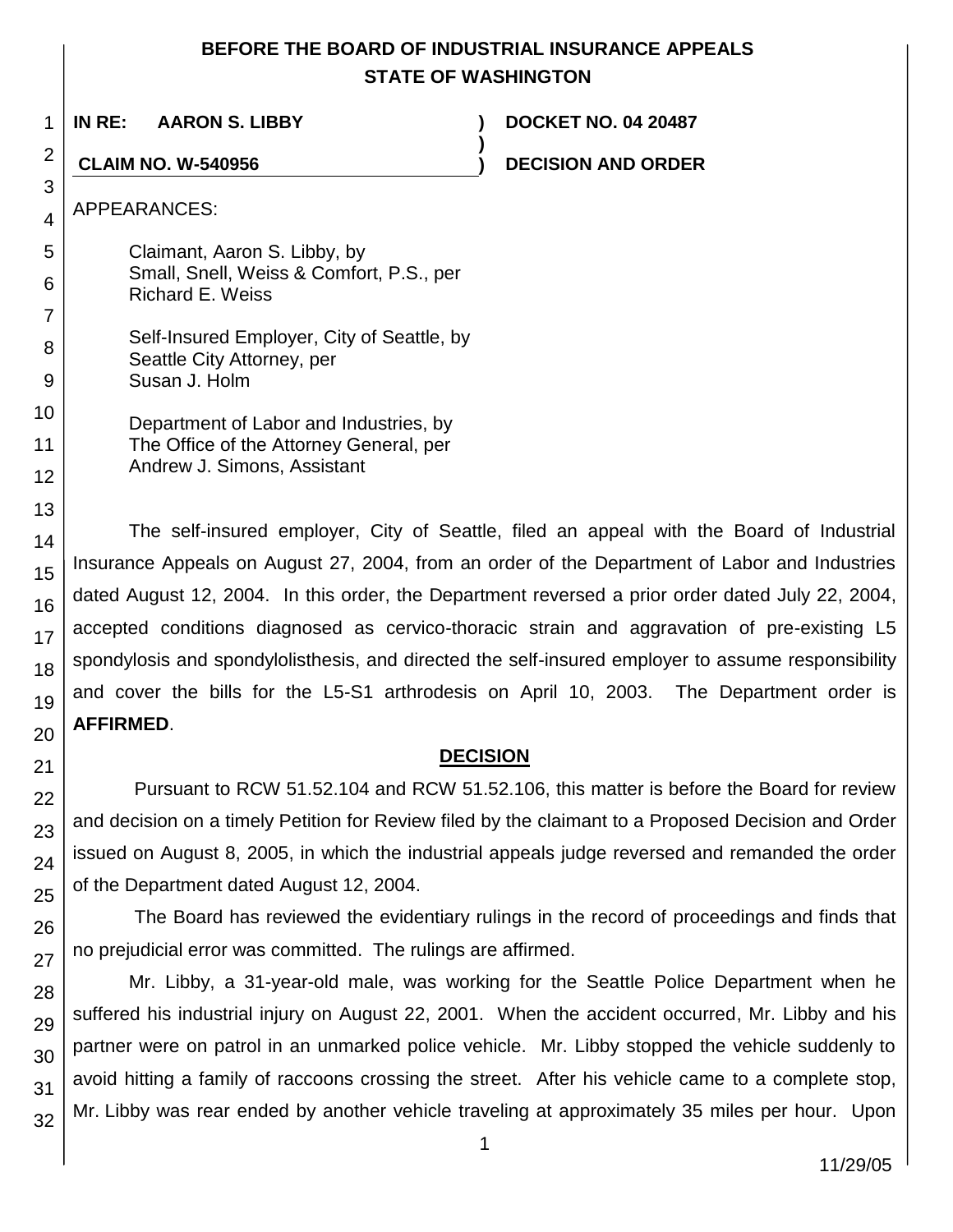1 2 3 4 5 6 impact, Mr. Libby's head snapped backward and forward. He was wearing his lap belt and a shoulder harness. Mr. Libby was taken to Harborview Hospital where he reported neck and back pain. X-rays were taken of his neck and upper back, but not his low back because he reported no tenderness in that area. He was released from the emergency room that evening. The next day, Mr. Libby began experiencing pain in his low back that radiated into his left leg. As Mr. Libby's neck pain decreased, his low back pain increased.

7 8 9 10 11 12 13 14 15 Mr. Libby had no back problems or any other impairment immediately prior to his industrial injury. He worked in residential construction between the ages of 18 and 24. He also worked on a fishing boat, worked as a barista, and as a police officer. Mr. Libby was required to pass a physical test before beginning his work with the police department, which included running two miles, scaling a wall, jumping over a fence, performing push-ups, performing sit-ups, and weightlifting. His duties as a police officer could include fighting with a suspect, running, running stairs, entering his car rapidly, and exiting his car rapidly. In addition to his physically demanding job, Mr. Libby coached soccer, played soccer, skied, and snowboarded. He was able to engage in all housework and yard work.

16 17 18 19 20 21 22 23 24 25 All of the medical experts agreed that Mr. Libby suffered from a pre-existing spondylosis and spondylolisthesis at the L5-S1 level. Mr. Libby sustained a prior low back injury in 1991, while working on a fishing boat in Alaska. He returned to Seattle and participated in physical therapy for approximately two months. Following Mr. Libby's completed physical therapy, he was deemed to be fully recovered and able to return to fishing. Mr. Libby decided to seek other employment. Mr. Libby also experienced a brief episode of low back pain in 1994 when he "tweaked" his back getting out of the car. He did not seek treatment for his back pain, but missed approximately one week of work. Between 1994 and 2001, Mr. Libby worked continuously as a police officer without any limitations. Mr. Libby did not seek treatment for any low back condition, nor was he taking any prescription or over-the-counter medication to relieve low back symptoms.

26 27 28 29 30 31 32 Mr. Libby did not work after his industrial injury until February 2002, when he returned to a light-duty desk job. Mr. Libby stopped working in August 2002 because prolonged sitting was aggravating his low back condition, causing him to take a day off work every other day. Mr. Libby remained off work until January 2004. He then returned to a light-duty desk position four hours a day, five days a week. He stopped working again in April 2004. Despite fusion surgery in April 2003 and removal of the hardware in April 2004, Mr. Libby continued to experience severe symptoms. Mr. Libby was sleeping approximately ninety minutes per day. He was not able to

2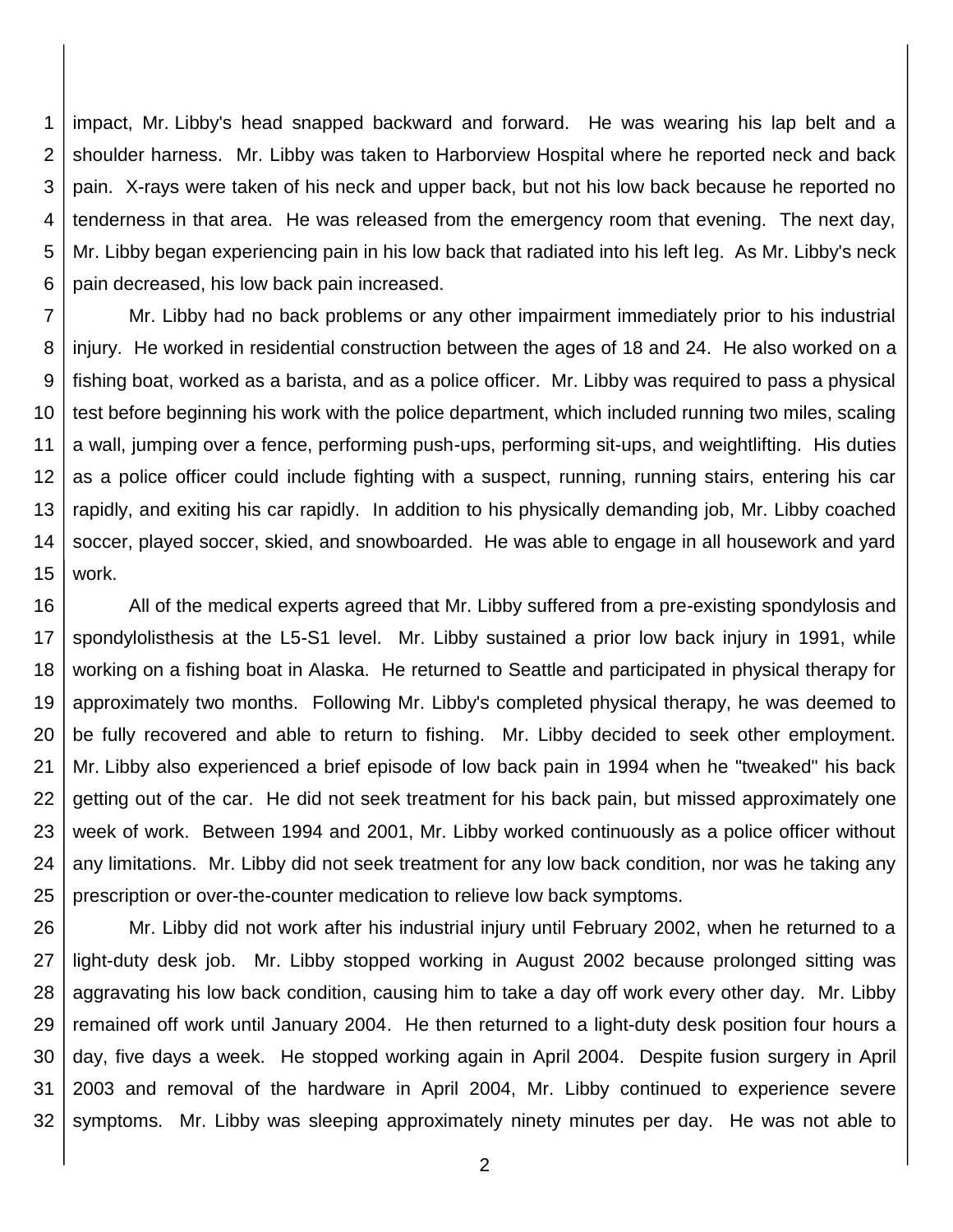1 2 3 perform yard work or housework. He was not able to play with his daughter. He was not able to sit, stand, lie down, or walk for any extended period of time. He used a cane to compensate for perceived weakness in his leg.

4 5 6 7 8 9 10 The question posed by this appeal is whether Mr. Libby's industrial injury aggravated a pre-existing condition. Although Mr. Libby suffered some low back symptoms prior to August 22, 2001, he was symptom free and free of any disability for approximately seven years. During that time, he was extremely active, participating in challenging activities at work and in his personal life without restriction. For several years prior to the industrial injury, Mr. Libby's pre-existing spondylosis and spondylolisthesis were inactive and asymptomatic. More importantly, he suffered no disability as a result of those conditions.

11 12 13 14 15 16 17 18 19 20 21 22 23 24 25 26 Bruce Bradley, M.D., an orthopedic surgeon, conducted an independent medical examination with Jean Millican, M.D., on August 27, 2003, at the request of the self-insured employer. Dr. Bradley originally opined that the industrial injury did not "light up" Mr. Libby's condition, relying upon the medical history dictated by Dr. Millican. After Dr. Bradley reviewed the records himself, he changed his opinion. Both Dr. Bradley and Mark Wagner, M.D., Mr. Libby's attending physician, determined that the industrial injury aggravated Mr. Libby's pre-existing low back condition, on a more-probable-than-not basis. With regard to objective evidence of increased disability, both identified decreased range of motion in the lumbar spine, both before and after the surgical fusion. Mr. Libby also suffered a bilateral disk bulge at the L5-S1 level, as demonstrated on the June 25, 2002, MRI film. While Dr. Bradley stated a possibility that Mr. Libby's lumbar disk bulge was caused by the industrial injury, Dr. Wagner opined, on a more-probable-than-not basis, that the motor vehicle accident caused low back pain, a disk bulge impinging upon the nerve, and the resulting surgery. In addition, on February 7, 2003, Dr. Wagner found that Mr. Libby had pain sensations that conformed to the distribution of the nerve exiting at the L5–S1 level. By October 26, 2004, Mr. Libby had developed decreased sensation in the L4-5 and L5-S1 nerve distributions and trace weakness in his left leg.

27 28 29 30 31 32 James Champoux, M.D., agreed that Mr. Libby suffered injury to his low back as a result of the industrial injury and that the bilateral disk bulge could be the cause of Mr. Libby's left buttock pain. He disagreed that the industrial injury proximately caused the disk bulge. Dr. Champoux had no other explanation for Mr. Libby's low back pain, but his testimony suggested that if Mr. Libby's spodylolisthesis was not symptomatic prior to the industrial injury, then the industrial accident caused the condition to become symptomatic.

3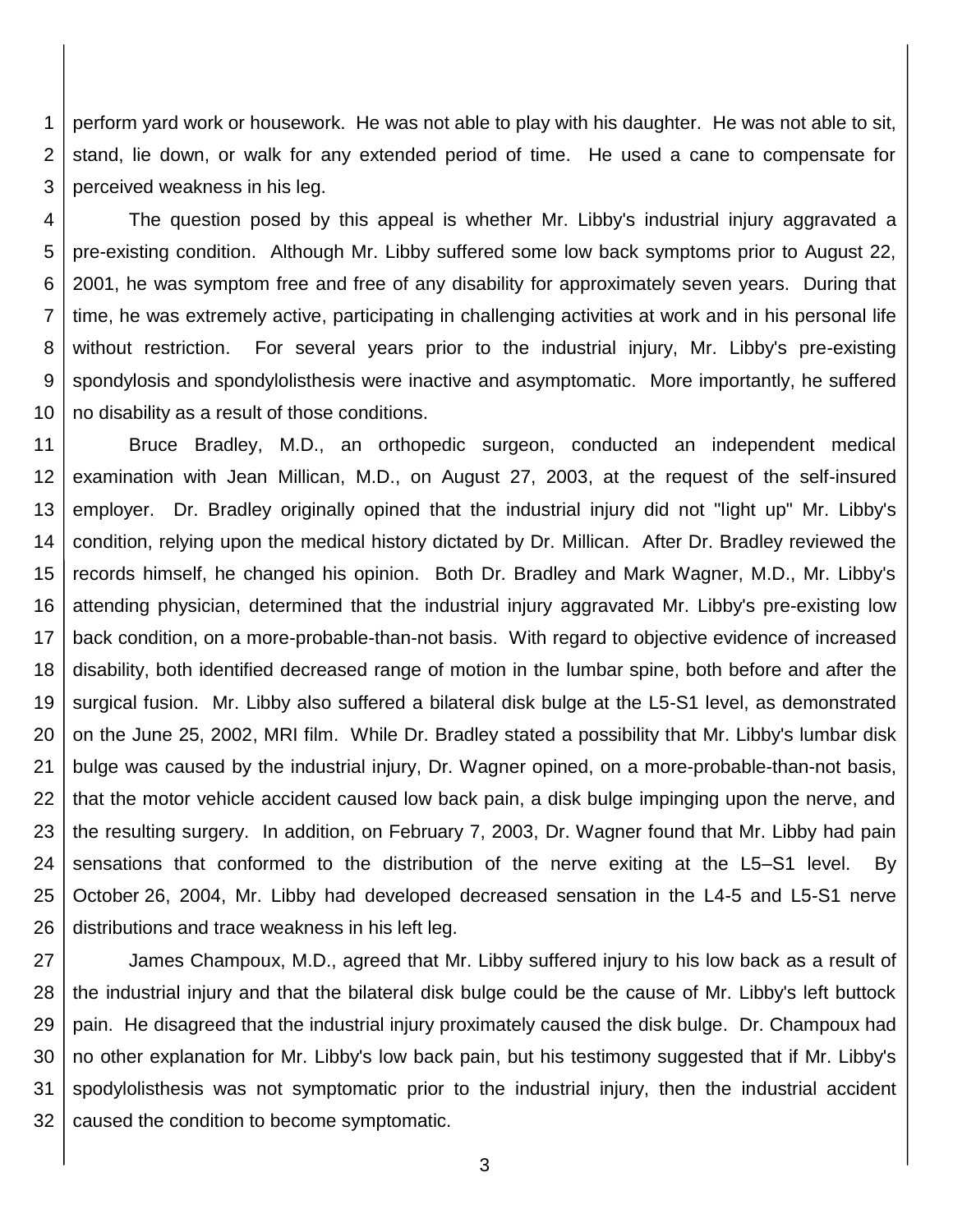1 2 3 4 5 6 7 8 9 10 The other physicians presented by the self-insured employer, Dr. Millican, and David Zucker, M.D., both felt that, because Mr. Libby did not experience immediate low back pain after the industrial accident, it was not possible that the accident could have caused Mr. Libby's low back disk bulge or aggravated his pre-existing conditions. Dr. Zucker focused on the lack of objective findings of a low back condition when the emergency room physician examined Mr. Libby. Dr. Zucker opined that the disk bulge pre-existed the industrial injury, but had not viewed the MRI films and could not state with certainty when the disk bulge occurred. Dr. Zucker's explanation for Mr. Libby's onset of symptoms was deconditioning. He did not explain how Mr. Libby became so out of shape between August 22, 2001 and August 31, 2001, the first day Mr. Libby complained of low back pain, as to cause low back symptoms.

11 12 13 14 15 16 17 18 19 Much of the record was developed to determine whether the industrial injury "lighted up" Mr. Libby's pre-existing conditions. A "lighting up" analysis is not required in order to direct the self-insured employer to accept responsibility for providing treatment for these conditions. "Lighting-up" analysis as developed in *Miller v. Department of Labor & Indus*., 200 Wash 674 (1939) is appropriate when determining whether permanent disability can be attributed to a pre-existing condition. It is premature in this claim to determine permanent disability and, accordingly, is premature to determine whether the industrial injury lighted up Mr. Libby's pre-existing L5 spondlylosis and spondylolisthesis. We need only determine whether the industrial injury aggravated the pre-existing conditions.

20 21 22 23 24 25 26 The preponderance of the evidence established that the effects of the industrial accident aggravated Mr. Libby's pre-existing spondylosis and spondylolisthesis. Specifically, the industrial injury caused his L5-S1 disk bulge, decreased range of motion, decreased sensation, and pain symptoms. Those symptoms prevented Mr. Libby from performing his regular police officer duties and from engaging in other activities he enjoyed prior to the industrial injury. The Department correctly ordered the self-insured employer to accept responsibility for Mr. Libby's spondylosis and spondylolisthesis conditions, and the bills resulting from the lumbar arthrodesis.

### **FINDINGS OF FACT**

- 1. On September 10, 2001, Aaron S. Libby, the claimant, filed an Application for Benefits with the Department of Labor and Industries, in which it alleged that he sustained an industrial injury to his neck and back on August 22, 2001, while in the course of his employment with the City of Seattle.
- 31 32

27

28

29

30

4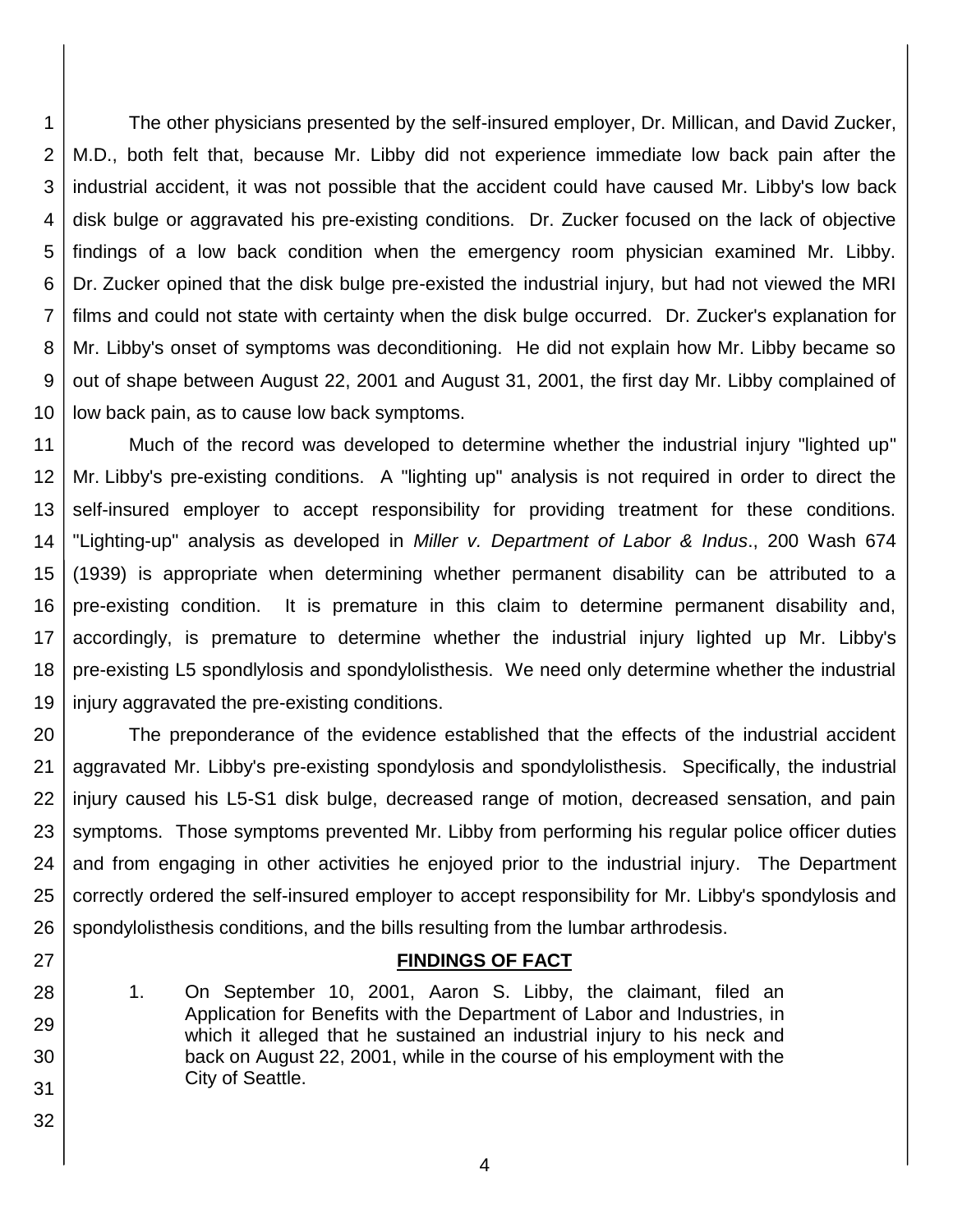32

The claim was allowed and benefits provided.

On August 27, 2004, the self-insured employer filed a Notice of Appeal from the August 12, 2004, Department order, which reversed a prior July 22, 2004, order, accepted the claim for cervico-thoracic strain and aggravation to the pre-existing L5 spondylosis and spondylolisthesis, and directed the self-insured employer to assume responsibility and cover the bills pertaining to the L5-S1 arthrodesis from April 10, 2003.

On September 27, 2004, the Board issued an order that granted the appeal, assigned Docket No. 04 20487, and directed that further proceedings be held on the issues raised therein.

- 2. On August 22, 2001, Aaron S. Libby sustained injuries to his neck and low back in the course of his employment as a police officer for the City of Seattle. The accident occurred when Mr. Libby's unmarked police car was rear-ended by another vehicle, which was estimated to be traveling 35 miles per hour. At the time of the accident. Mr. Libby had stopped his vehicle to permit a family of raccoons to cross the road. Mr. Libby recalled the forward and backward motion of his upper body. He saw the ceiling of the vehicle as his head was thrown backward, despite his use of lap and shoulder harnesses. When Mr. Libby was transported to Harborview Hospital after the accident he complained of both neck and back pain. At that time, he experienced the most significant pain in his neck.
- 3. Prior to August 22, 2001, Mr. Libby was a 31-year-old police officer. He had asymptomatic L5 spondylosis and spondylolisthesis. He performed the full range of duties as a police officer without limitation. He coached soccer, played soccer, skied, and snowboarded. In addition, he played with his daughter and was able to perform a full range of household chores, including yard work.
- 4. Mr. Libby's August 22, 2001, industrial injury proximately caused a cervico-thoracic strain/sprain and disk bulge at L5-S1. The bulging disk, proximately caused by the industrial injury aggravated Mr. Libby's pre-existing L5 spondylolisthesis and spondylosis. As a result, he suffered loss of range of motion, loss of sensation, left leg weakness, low back pain, and left leg pain.

# **CONCLUSIONS OF LAW**

- 1. The Board of Industrial Insurance Appeals has jurisdiction over the parties to and subject matter of this appeal.
- 2. Mr. Libby's August 22, 2001, industrial injury aggravated his pre-existing spondylolisthesis and spondylosis.